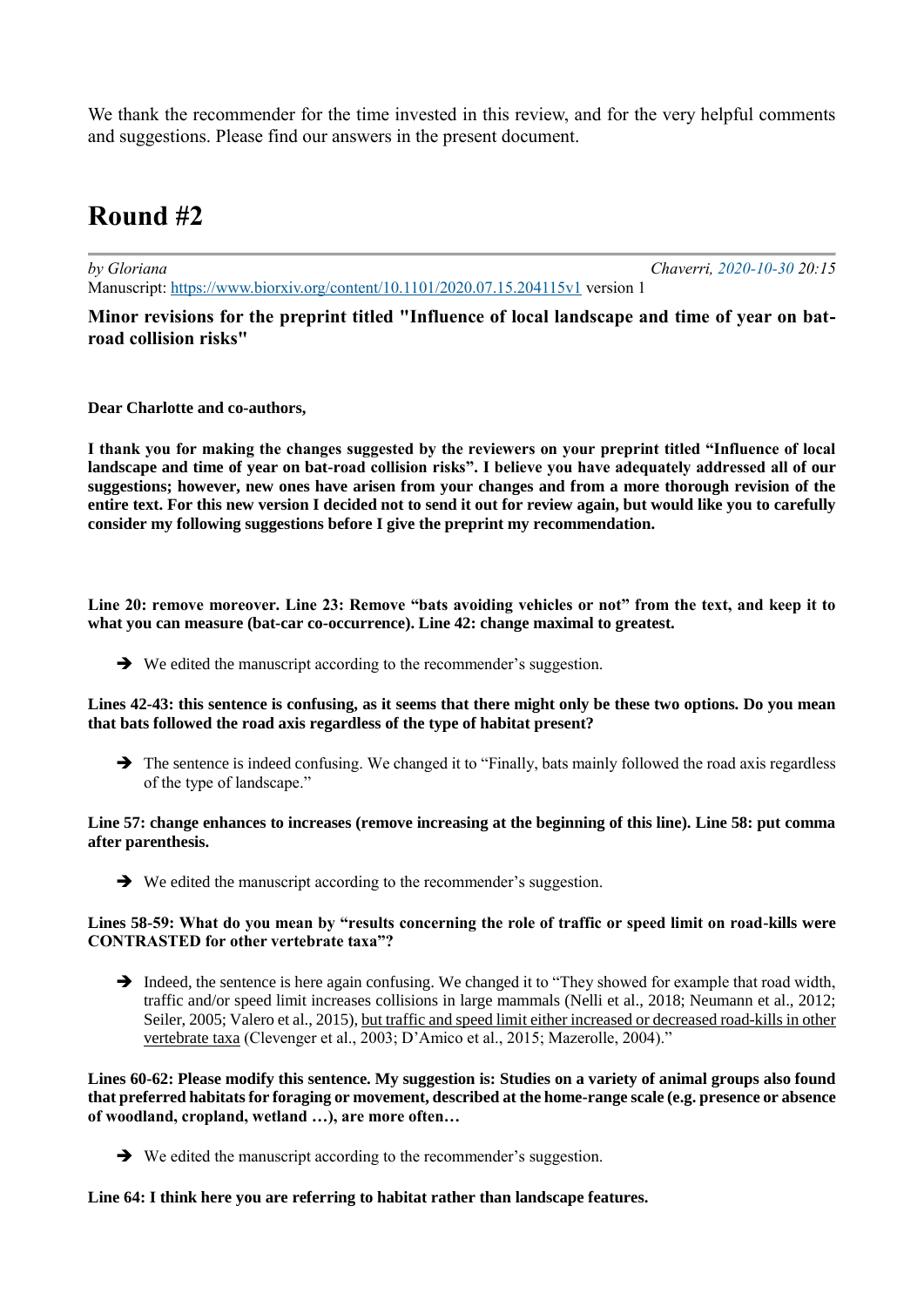➔ We edited the manuscript according to the recommender's suggestion.

## **Line 76: Do you mean here that gaps in vegetation are an important factor that is known to increase road collisions?**

➔ Indeed, that is what we mean, thus we edited the sentence for more clarity: "For example in birds, gaps in vegetation are an important factor known to increase road collisions (Lin, 2016; Orłowski, 2008)."

# **Line 93: Change qualified to classified. Line 101: Add road here, for example "decreases bat road crossing".**

➔ We edited the manuscript according to the recommender's suggestion.

## **Lines 107-109: You need a reference to support this claim. Doing this here is very important since you are not providing any evidence in the introduction, or elsewhere, that flight direction is relevant for understanding collision risk.**

→ We suggest making clearer that parallel flight involves longer flight path in the zone at risk than perpendicular flight. Since it is a geometric evidence, we feel it does not need any reference: "But they did not take into account bats flying parallel to the road axis, although this behaviour may be a determinant factor of collisions, because in this situation bats spend much more time in the zone at collision risk. bats flying parallel to the road axis may fly at risk of collisions for dozens of meters, while crossing a road only implies flying at risk of collision for a few meters."

## **Lines 121-125: This last part does not seem to be adding anything to the main topic of this paragraph, so I'd suggest you remove it.**

- → We agree that this part could be removed. However, it was added to fit the request of Mark Brigham, who asked to calculate an estimate of the number of potential collisions. This calculus helped us classify bat guilds in function of their susceptibility to road collisions, and we now think that this new result is in fact one of the highlights of our study.
- ➔ We propose to simplify this part as following: "Per capita mortality is also a very useful tool to prioritise conservation actions in function of the susceptibility of species to anthropogenic impacts. For instance, it was shown that bats of the *Nyctalus* genus are a conservation priority because a high proportion of the individuals are at collision risk with wind turbines (Roemer et al., 2017); to spare their populations, wind energy planning should therefore avoid areas where these species are extant."

**Lines 129-133: I would recommend you summarize this part. My suggestion: "The aim of our study is to assess the effects of the local habitat, coupled with bat density and movement patterns, on road collision risks." Right now it's too long and fairly repetitive, since some of the specific methods mentioned in this section are basically tackling the same goals. Also, note that I've changed landscape to habitat, since you are looking at small-scale, not large-scale, features.** 

➔ We thank the recommender for this suggestion. We changed this part as following: "The aim of our study was to assess the effects of the local habitat, coupled with bat density and movement patterns, on road collision risks. Our study aimed at (1) assessing the effects of the local landscape on bat activity and movement behaviour and consequently on road collision risks, (2) disentangling the roles of density and movement behaviour in collision risks, (3) determining how the orientation of linear vegetation affects the orientation of bat trajectories, to provide guidance for mitigation measures and (4) providing a proxy for species susceptibility to road collisions independently of their population sizes. In order to provide speciesspecific answers, our analyses were mostly performed at the species level, using the guild level only for species with small sample sizes. In addition, one of our goals was to provide a proxy for bat guilds susceptibility to road collisions independently of their population sizes."

**Lines 140-143: I am not sure you have provided sufficient evidence as to why you'd expect bat density or the proportion of animals flying in the zone at collision risk to influence collision risk in different ways in different contexts. I think the ideal approach is to simply mention that it's expected that larger number of bats flying in the risky zone would mean greater collision risks. If not, then there may be site, habitat and/or species-specific traits that influence collision risks. Lines 143-150: I think it is now great that you have added**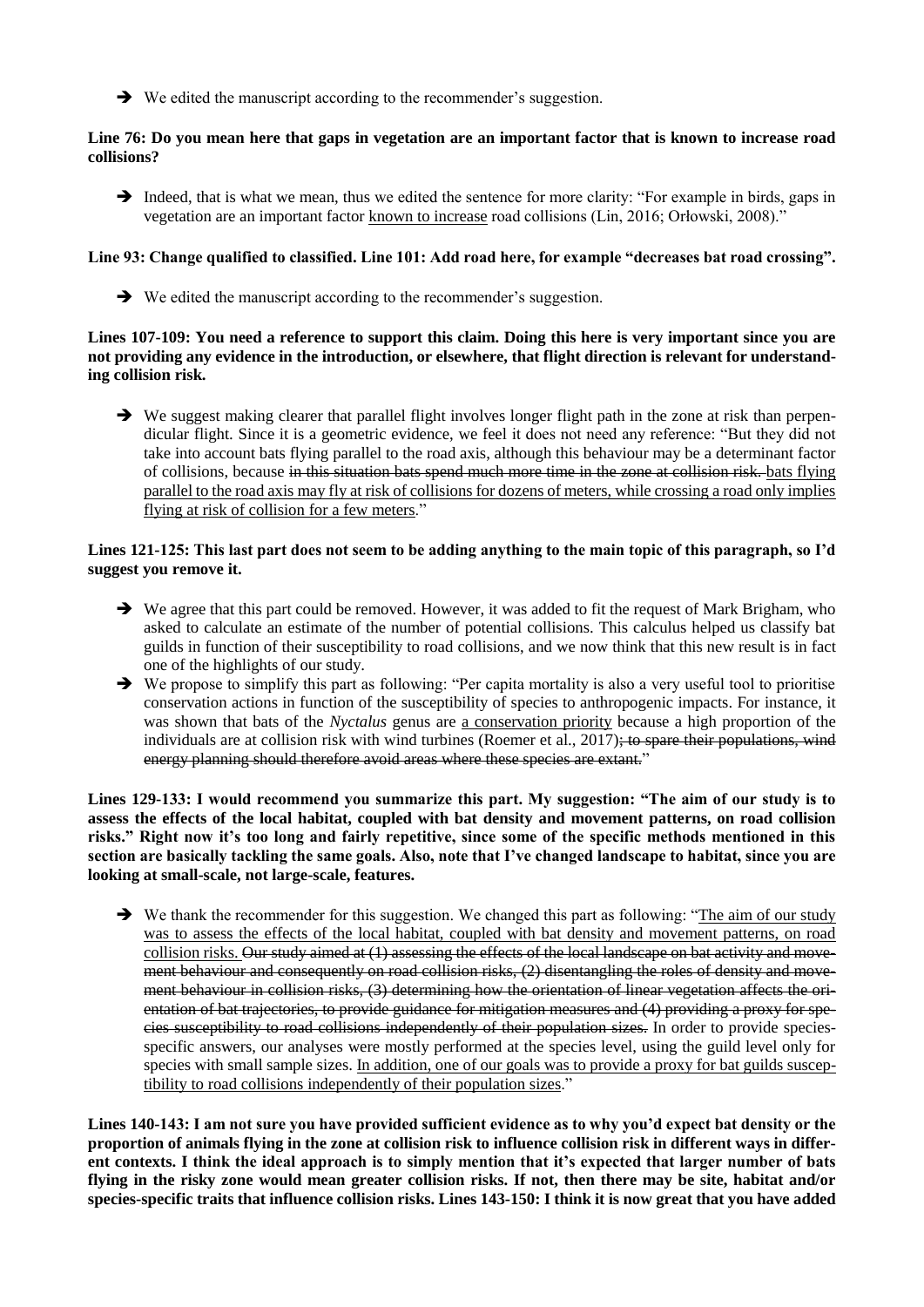**some predictions, but in my opinion, they still need a lot of work. Let's take it one by one: (1) a higher bat density at good quality habitats (i.e. tree rows near streams and tall trees) and at roads with a lower traffic rate. These are two separate predictions, right? Also, is it possible to generalize that having tree rows near streams and tall tress is a good habitat for all species considered? One alternative here is to simply mention that previous studies have found greater activity in sites with those type of conditions, similarly to what's mentioned in lines 92-94. Provide some evidence (perhaps a reference) that can support the second part of this prediction (more cars = fewer bats). Your second prediction, (2) a higher proportion of individuals in the zone at collision risk when vegetation grows closer to the road and in habitats with dense vegetation at each side of the road compared to habitats without trees. Are these two, again, separate predictions since they represent different explanatory variables? For your third prediction, (3) a correlation between the orientation of bat trajectories and the orientation of linear vegetation, you need a reference to support this assertion. If there are no previous studies that provide this evidence, then you need to remove this from your predictions. Overall, I don't understand the need to separate your predictions by response variable. For example, why expect that traffic affects bat density but not flying in the zone at collision risk, or that habitat configuration affects flying in the zone at collision risk but not bat density?** 

- → We agree that this section needed some extra work. We edited it so as to follow the recommender's suggestions:
- $\rightarrow$  "Concerning the response variables, wWe expected bat density to be the main factor influencing collision risks in some contexts (for example, in at tree rows along streams, which are rich in insects habitats classified as favourable for bat foraging and commuting such as forests and riparian habitats) (Gaisler et al., 2009; Lesiński, 2007; Medinas et al., 2019, 2013), but we expected the proportion of individuals flying in the zone at collision risks to be the main factor in other contexts (especially in forested areas and when vegetation grows closer to the road, acting as a conduit (Kalcounis-Rueppell et al., 2013) and possibly forcing bats to fly over the road). Concerning explicative variables, we expected (1) a higher bat density at good quality habitats (i.e. tree rows near streams and tall trees) and at roads with a lower traffic rate, (2) a higher proportion of individuals in the zone at collision risk when vegetation grows closer to the road and in habitats with dense vegetation at each side of the road compared to habitats without trees, (3) In addition, we expected a correlation between the orientation of bat trajectories and the orientation of linear vegetation (Holderied, 2006; Kalcounis-Rueppell et al., 2013; Limpens and Kapteyn, 1991), (4) and a larger proportion of individuals flying in the zone at collision risk for short-range echolocators than for mid-range echolocators and long-range echolocators, reflecting the vertical niches of those species (Roemer et al., 2019)."

#### **Line 172: Abbreviate genus name upon second mention (e.g. Pinus halepensis).**

➔ We edited the manuscript according to the recommender's suggestion.

#### **Table 1 (legend): What is the second sentence referring to?**

➔ We apologise for this sentence that should have been deleted even before submission, it is obsolete. We deleted it.

## **Line 198: Change cumulated to accumulated.**

#### **Line 263: I don't understand why you mention Figure 2 here. I would suggest to remove this.**

➔ We edited the manuscript according to the recommender's suggestions.

**Figure 3: Why is the estimation of flight trajectory orientation a qualitative component of your model? I am still not entirely convinced that this estimate, flight trajectory, is adding much to our understanding of collision risk, primarily because you have not provided evidence from previous studies that either a parallel or perpendicular trajectory entails greater risks.** 

- ➔ We agree that this part needs an additional explanation. We added it l. 345-351:
- ➔ "This model is not a quantitative estimation of the collision risk at a road section, since the road sections that we studied were approximatively squared, and thus the orientation of bat trajectories does not influence the time spent at risk of collision. This model was therefore made to provide a qualitative estimation of the collision risk that can help the design of mitigation measures. Even if bats flying parallel and above the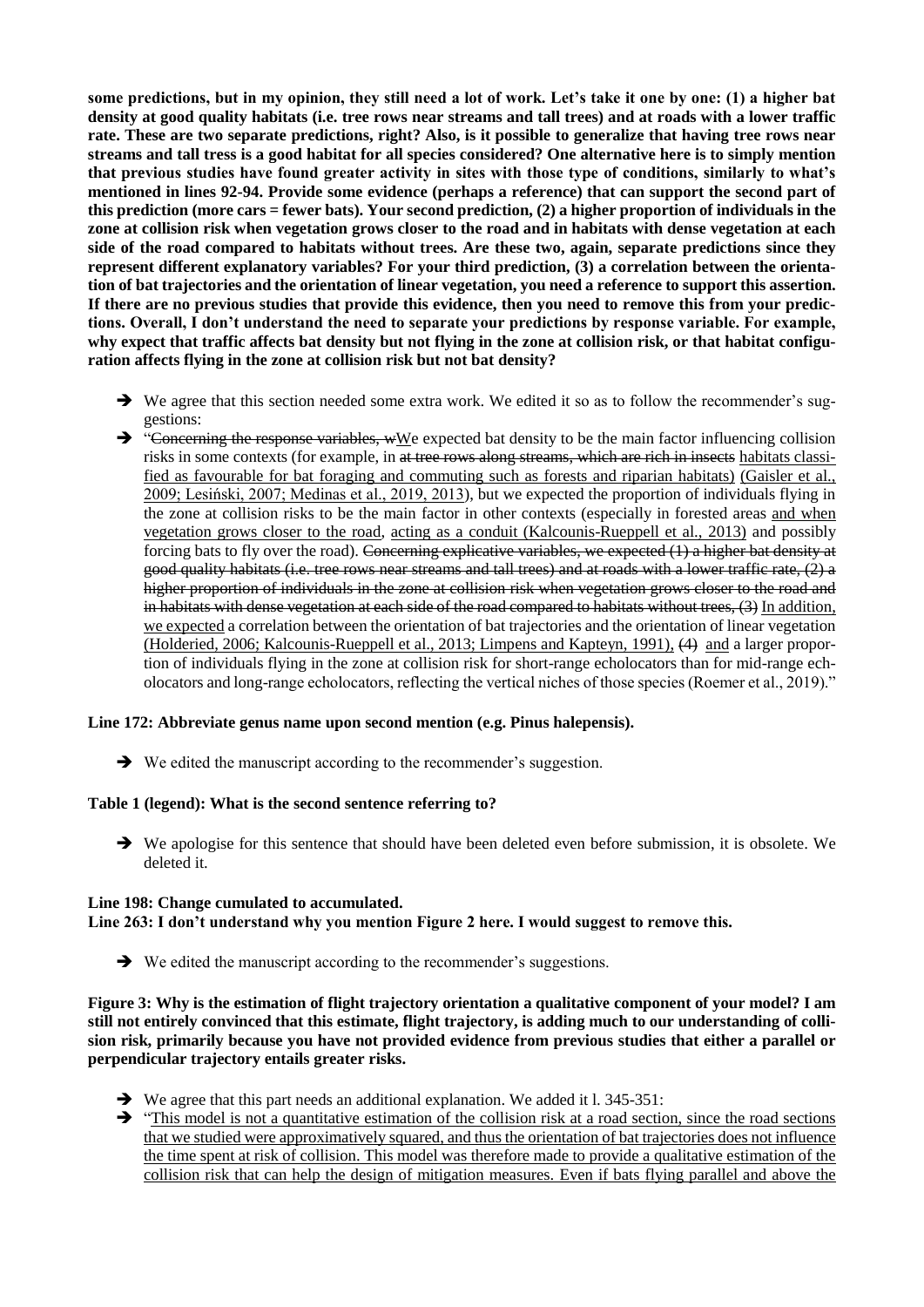road do fly for a longer among of time at risk of collision than bats crossing roads, in the case of our study, we assessed collision risks relatively to a road section and not relatively to a bat individual."

- ➔ We also agree that the need of studying trajectory orientation was not properly described in the introduction, and we edited the manuscript accordingly (l.110-115):
- ➔ "But they did not take into account bats flying parallel to the road axis, although this behaviour may be a determinant factor of collisions, because in this situation bats spend much more time in the zone at collision risk. bats flying parallel to the road axis may fly at risk of collisions for dozens of meters, while crossing a road only implies flying at risk of collision for a few meters. Mitigation measures to reduce collisions are also mainly designed for bats crossing roads (Elmeros et al., 2016), although it is not known to which extent bats may follow the road axis or cross roads, depending on the habitat context."

# **Line 314: Change "to fly" to flying.**

➔ We edited the manuscript according to the recommender's suggestion.

### **Line 315: Is this estimate including flights only at a vehicle height or does this include at vehicle height on the road?**

→ Indeed, we did not mention that this estimate includes flights at vehicle height on the road. We completed the sentence: "The probability of trajectories to be in the zone at risk (i.e. at vehicle height and above the road) was modelled using the risk status of each trajectory as the binomial response variable ( $0 =$  safe;  $1 =$ unsafe) (Figure 2)."

### **Lines 326-328: I am still not convinced that you can safely assume this (still seems speculative), so I recommend that you delete this sentence.**

➔ We edited the manuscript according to the recommender's suggestion.

## **Lines 329-332: This is still something that must be addressed carefully, mainly in terms of providing evidence that a parallel, or perpendicular, flight path orientation entails greater collision risks.**

- ➔ We kindly refer to our edition of the manuscript, as proposed above:
- $\rightarrow$  1. 345-351:

"This model is not a quantitative estimation of the collision risk at a road section, since the road sections that we studied were approximatively squared, and thus the orientation of bat trajectories does not influence the time spent at risk of collision. This model was therefore made to provide a qualitative estimation of the collision risk that can help the design of mitigation measures. Even if bats flying parallel and above the road do fly for a longer among of time at risk of collision than bats crossing roads, in the case of our study, we assessed collision risks relatively to a road section and not relatively to a bat individual."

## **Lines 362-363: Can you please explain this a bit better? I am not sure first why you did this, or how. Why do you need your explanatory variables to follow a normal distribution? How did you normalize them?**

- ➔ Normalising the distribution of explanatory variables is not absolutely required to model the response variable with a GLMM, however to avoid potential problems with outliers, we normalised the distribution of the explanatory variables that were heavily skewed. In this case we used the square root function. We edited the manuscript to better explain our method:
- → L. 383-384: "All descriptive variables were normalised if necessary and scaled to follow a normal distribution and to compare their effects. Thus, distance to vegetation and traffic were normalised using the square root function."

## **Line 364: remove the error message. Line 394: Change problem to problems.**

➔ We edited the manuscript according to the recommender's suggestion.

## **Lines 394-397: What was done with the models that did not converge?**

➔ We agree that this part needs a clarification, we added this sentence: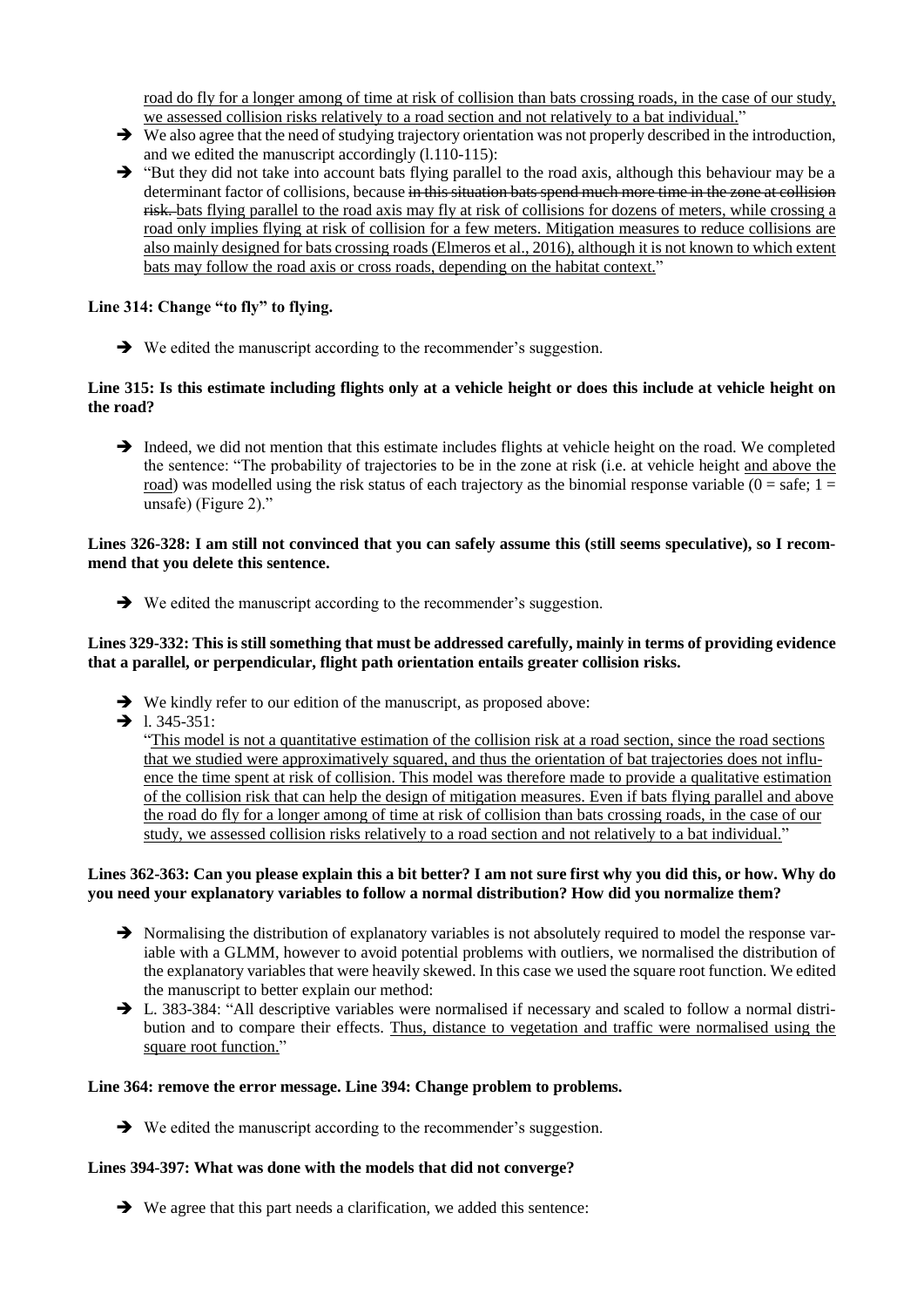→ L.418-419: "When model convergence failed, the model could not be built and was not considered for selection."

# **Legend figure 4: Please arrange the order of the x-axis categories in the same order as those displayed in the graphs (e.g. first F, then FE, DPT, etc.).**

➔ We edited the manuscript according to the recommender's suggestion.

## **Line 401: Landscape (habitat?) type refers to which variables in table 2? Perhaps what is needed is a new main column in table 2 called habitat/landscape type and then subdivide it with pertinent categories.**

➔ We edited the manuscript according to the recommender's suggestion.

## **Table 2: Please switch columns and rows. Your columns should be the explanatory variables, and rows should be species. The same applies to tables 3 to 5.**

- → We understand that the presentation of results in tables 2 to 5 can be overwhelming, and we put a lot of effort in the choice of the layout. Our impression is that the large majority of scientific papers that we read put the explanatory variables as rows and species as columns (e.g. Azam et al., 2018; Kitzes and Merenlender, 2014; Lewanzik et al., 2019). We thus think that it would lead to confusions to do otherwise.
- $\rightarrow$  If it is possible, we would thus prefer to keep the tables 2 to 5 as they are.

## **Line 442: I believe some results should be provided to understand this a bit better, so please remove "results not shown" and provide more evidence for your assertion. At the moment the only way to understand flight trajectories is to look at the estimate of the model in table 5, which is not that straightforward.**

**→** We agree and we provide the graphical representation of the orientation of flight trajectories as supplementary material (Figure A3).

**Lines 457-460: It is normally not widely accepted that paragraphs are composed of a single sentence. In this case, I believe these two ideas should be merged into a single paragraph. Line 500: change to explanatory variables.** 

➔ We edited the manuscript according to the recommender's suggestion.

## **Lines 507-508: you need a reference here.**

- $\rightarrow$  Indeed, we thus added it according to the recommender's suggestion:
- → It is rather unlikely that the structural composition (density and orientation of linear vegetation) is the only explanation for these differences, because other confounding effects may very well increase bat density also, such as the different tree species that were often associated with a type of landscape; for example, it is known that *P. pygmaeus* prefers riparian habitats (Rachwald et al., 2016).

**Lines 518-522: My opinion is that you do not need to explain all of your results, especially if there is no way to explain them without resorting to speculation. For example, you mention that there is higher social activity in N. leisleri, but you have provided no evidence for this. I'd suggest you remove this entire sentence.** 

➔ We edited the manuscript according to the recommender's suggestion.

**Line 547: The word "avoided" implies that bats actively reduce their activity in the zone at risk when they perceive traffic, which you are not providing evidence for. I also do not agree with lines 550-551: "These results show that bats spatially avoid the vicinity of vehicles". I guess you'd need a similar set of data as that obtained by Zurcher et al. (2010), where you can clearly see that bats change their course when cars are detected, to explain a reduction of a species' activity at the zone at collision risk during higher traffic. Some of the speculation in this paragraph continues in the next one, particularly in line 558 ("more reluctant to approach vehicles") and line 563 ("their vehicle avoidance behaviour").**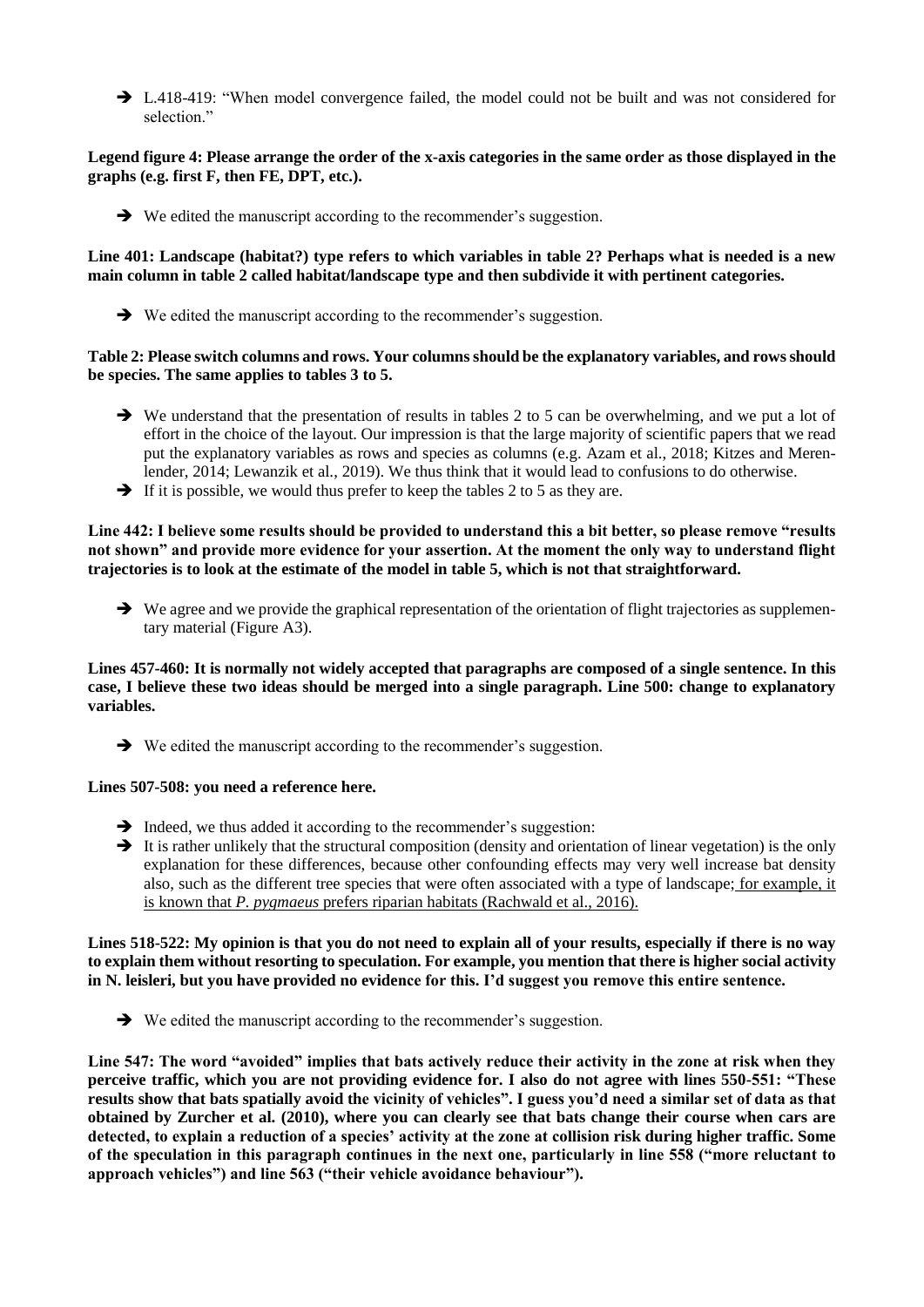- ➔ We agree that there was unnecessary speculation in these parts and we edited the manuscript to be more factual:
- → L. 570-572: "Nonetheless, P. kuhlii/nathusii avoided flew less in the zone at collision risk more when traffic increased, possibly because they recognise the danger associated with vehicles, although a specific data set would be required to test this hypothesis."
- $\rightarrow$  L. 573-575: These results show that bats spatially avoid the vicinity of vehicles, completeing the observations of Zurcher et al.  $(2010)$ , The latter who did not distinguish between species, but found that 60% of approaching individuals reversed their course in the presence of a vehicle.
- → L. 580-584: "It could be that because SRE fly lower and are more at risk when crossing (Roemer et al., 2017), they are more reluctant to approach vehicles. In addition, s Since the foraging abilities of SRE seem to be more impaired by light and noise than MRE (Azam et al., 2018; Siemers and Schaub, 2011; Stone et al., 2015), MRE might use roads as foraging grounds and take more risks than SRE."
- → L. 584-587: "Therefore, even if SRE are known to fly lower than MRE and thus at heights more similar to those of vehicles (Berthinussen and Altringham, 2012; Roemer et al., 2019), their lower bat-vehicle avoidance behaviour co-occurrence should partially mitigate their susceptibility to collisions."

**Lines 567-575: You are focusing this section on the more speculative ideas rather than those for which you might have greater support from previous studies (and your own data). Why is there an increase in flights at the zone of risk during the summer, for example? You did not explain this in the discussion. This increase may simply be the result of an increase in bat density during the summer (which you clearly show in your data), and not necessarily because there is a larger proportion of those flights occurring in the zone at risk (implying riskier behaviors or greater naïveté). The only two species for which I believe you have sufficient evidence of an increase in the number of bat passes at risk per night as the years progresses (and greater during the autumn compared to the summer) are P. pygmaeus and Plecotus sp. For those two species, the number of bat passes at risk per night may increase due to an overall increase in bat density and/or a larger proportion of flights occurring at the zone of risk. Without additional data, such as whether those flights at risk are predominantly juvenile, or evidence from other species which also have volant juveniles during autumn, the section about juveniles and sexual activity driving risky behaviors is speculative.** 

- ➔ We agree that some sentences can be edited to reduce speculation.
- ➔ We also completely agree that the increase in the number of flights at collision risk is highly supported by the increase in bat density, and we edited the manuscript to make that clear:
- ➔ L. 590-594: "Our results show typical activity patterns throughout the year with peak density in summer or autumn, that seemingly drive the number of bat passes at collision risk per night (the product of quantitative models), that also shows a peak in summer or autumn. but However, it is the first time to our knowledge that it is demonstrated that flight proportion in the zone at risk at roads increases in autumn (for most several species and all guilds)."
- **→** Concerning juveniles, we agree that we did not provide enough convincing arguments. We edited the manuscript accordingly and removed unnecessary speculation:
- ➔ L. 594-600: "An increased flight proportion in the zone at risk in autumn could partly be attributed to the naïve behaviour of juveniles, not aware of the danger of road vehicles which after birth and emancipation suddenly increase population sizes at the end of the summer (Dietz et al., 2009), and that are necessarily present in our dataset even if we cannot assess their proportion. Juveniles are indeed more vulnerable to road collisions than adults (Fensome and Mathews, 2016). This result could also be explained by increasing foraging opportunities on roads during colder times, as was observed in swallows (Evans et al., 2003), and increased energetic demands before hibernation (Dietz et al., 2009). Bats may also be less cautious at this time of year where they are sexually active (i.e. increases in sexual hormones may decrease awareness of potential danger (Alcock, 2009)), and where they need to fatten before hibernation."

**Lines 627-628: I believe the aims of your study can be attained (at least approximated) with direct counts of carcasses, yet with a significantly greater investment of time. Maybe this would be worth mentioning, adding a reference to studies that have counted carcasses to asses risk (e.g. Medinas et al. 2020: [https://doi.org/10.1016/j.jenvman.2020.111412\)](https://doi.org/10.1016/j.jenvman.2020.111412).** 

→ We agree and we edited the sentence as following: "These results underline the need of using acoustic recordings to collect enough data per species the fact that to attain the aims of our study and to collect enough data per species with direct counts of bat carcasses, it would have been necessary to invest a significantly greater amount of time than it was necessary using acoustic recordings."